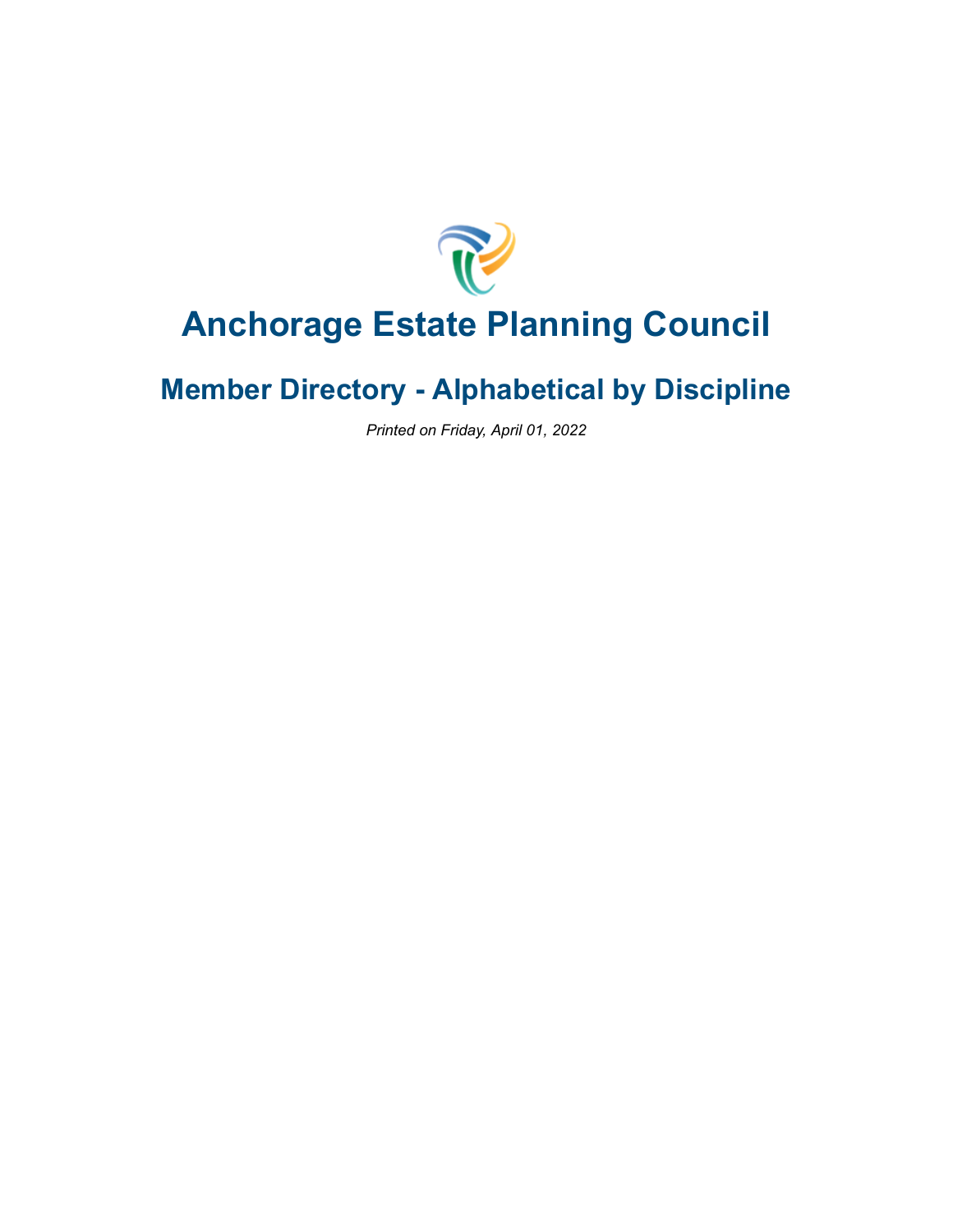# **Accounting**

#### **Wayne D Eski, CPA**

Managing Director Swalling & Associates, P.C. 3201 C Street, Suite 405 Anchorage, AK 99503 *Phone:* 563-7977 *Fax:* 561-7683 *Email:* [wdeski@swallingcpas.com](mailto:wdeski@swallingcpas.com) [http://www.swallingcpas.com](http://www.swallingcpas.com/)

#### **Cindy L Hulquist, CPA**

Thomas, Head & Greisen, P.C. 1400 West Benson Blvd., Ste 400 Anchorage, AK 99503 *Phone:* 272-1571 *Fax:* 277-2639 *Email:* [cindyh@thgcpa.com](mailto:cindyh@thgcpa.com) <http://www.thgcpa.com/>

#### **David Hannon, RICP®**

Financial Advisor Eagle Strategies LLC 188 W. Northern Lights Blvd. Suite #1300 Anchorage, AK 99503 *Phone:* 907-257-5205 *Fax:* 907-257-5209 *Email:* [dhannon@eaglestrategies.com](mailto:dhannon@eaglestrategies.com) [http://dhannon.net](http://dhannon.net/)

#### **Lisa M Rogers, CPA**

President Rogers & Company, CPA, P.C. 738 H Street Ste 200 Anchorage, AK 99501 *Phone:* 272-5104 *Fax:* 272-7965 *Email:* [lisa@rogersandco.biz](mailto:lisa@rogersandco.biz) [http://www.rogersandco.biz](http://www.rogersandco.biz/)

#### **Michael R Hanrahan, CPA, CFP®, CBA, CFE, CFF®**

Hanrahan & Associates, LLC P.O. Box 92843 Anchorage, AK 99509 *Phone:* 276-0457 *Fax:* 276-1130 *Email:* [hanrahan@ak.net](mailto:hanrahan@ak.net) [http://www.hanrahanllc.com](http://www.hanrahanllc.com/)

#### **Paul J Welp, CPA**

Fire & Ice Accounting, LLC 3705 Arctic Blvd. #122 Anchorage, AK 99503 *Phone:* 907-727-5716 *Email:* [paul.welp@cpa.com](mailto:paul.welp@cpa.com)

# **Administration**

**Mariam Hall** Peak Trust Company

*Phone:* 907-644-5721 *Email:* [anchorageEPC@gmail.com](mailto:anchorageEPC@gmail.com) [www.anchorageepc.org](https://www.anchorageepc.org/members/directory-print/3/nophotos/www.anchorageepc.org)

## **CPA**

#### **Barry L Altman, CPA**

Senior Tax Manager Aldrich CPA's + Advisors LLP 3801 Centerpoint Drive Suite 303 Anchorage, AK 99503 *Phone:* 907-365-2108 *Fax:* 207-223-6339 *Email:* [baltman@aldrichadvisors.com](mailto:baltman@aldrichadvisors.com) [aldrichadvisors.com](https://www.anchorageepc.org/members/directory-print/3/nophotos/aldrichadvisors.com)

**Meri L Mainwaring, CPA** Thomas Head & Greisen, P.C. 1400 West Benson Blvd., Ste 400 Anchorage, AK 99503 *Phone:* 907-272-1571 *Email:* [merim@thgcpa.com](mailto:merim@thgcpa.com) [http://thgcpa.com](http://thgcpa.com/)

**Paul J Welp, CPA** Fire & Ice Accounting, LLC 3705 Arctic Blvd. #122 Anchorage, AK 99503 *Phone:* 907-727-5716 *Email:* [paul.welp@cpa.com](mailto:paul.welp@cpa.com)

## **Financial Planner**

**David Balmer** Edward Jones 2525 Blueberry Rd 202 Anchorage, AK 99503 *Email:* [david.balmer@edwardjones.com](mailto:david.balmer@edwardjones.com)

#### Wealth Management Officer First National Bank Alaska

**Nichole Kennedy**

101 W. 36th Ave., Suite 419 Anchorage, AK 99503 *Phone:* 907-777-4567 *Email:* [NKennedy@fnbalaska.com](mailto:NKennedy@fnbalaska.com) <https://www.fnbalaska.com/>

**Sean Clapper, CPA** Owner Alaska Tax Service, Inc. 1106 E Northern Lights Anchorage, AK 99508 *Phone:* 907-276-3012

*Fax:* 907-278-5779 *Email:* [clappersean@yahoo.com](mailto:clappersean@yahoo.com) [www.alaskatax.net](https://www.anchorageepc.org/members/directory-print/3/nophotos/www.alaskatax.net)

**Mary Jo Pruszenski, CPA, MST** Owner Mary Jo Pruszenski CPA LLC P O Box 110589 Anchorage, AK 99511-0589 *Phone:* 907-529-7930 *Email:* [maryjo@maryjocpa.com](mailto:maryjo@maryjocpa.com)

#### **Michael R Hanrahan, CPA, CFP®, CBA, CFE, CFF®** Hanrahan & Associates, LLC

P.O. Box 92843 Anchorage, AK 99509 *Phone:* 276-0457 *Fax:* 276-1130 *Email:* [hanrahan@ak.net](mailto:hanrahan@ak.net) [http://www.hanrahanllc.com](http://www.hanrahanllc.com/)

**Heather Schrage** Thomas Head & Greisen, P.C. 1400 West Benson Blvd. Suite 400 Anchorage, AK 99503 *Phone:* 907-272-1571 *Email:* [heathers@thgcpa.com](mailto:heathers@thgcpa.com)

**Al Biss, CFP®, ChFC®, AAMS®** Financial Advisor Edward Jones 9170 Jewel Lake Road,Suite #107 Anchorage, AK 99502 *Phone:* 907-248-1581 *Fax:* 877-222-0960 *Email:* [al.biss@edwardjones.com](mailto:al.biss@edwardjones.com)

**Jason Boe** Charles Schwab

*Phone:* 907-717-8589 *Email:* [jason.boe@schwab.com](mailto:jason.boe@schwab.com)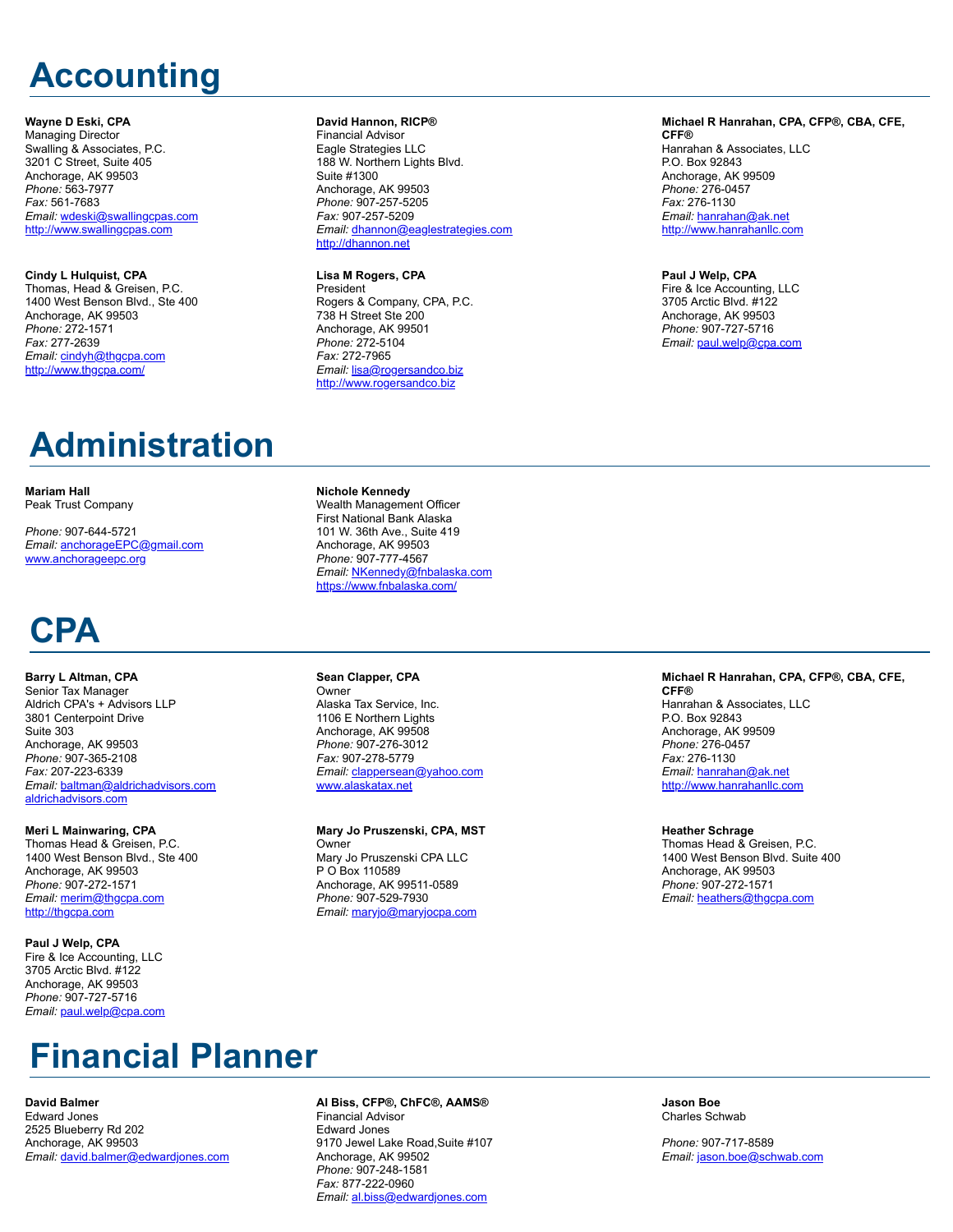**Laura Bruce, CFP®** Alaska Permanent Capital Management 900 W 5th Avenue Anchorage, AK 99501 *Phone:* 646-3509 *Email:* [laura@apcm.net](mailto:laura@apcm.net)

**Meghan A. Carson, CPA, CFP®** Alaska Permanent Capital Management 900 West 5th Ave Ste 601 Anchorage, AK 99501 *Phone:* 9076463514 *Fax:* 9072727574 *Email:* [meghan@apcm.net](mailto:meghan@apcm.net) [https://www.apcm.net/individual-wealth](https://www.apcm.net/individual-wealth-management-investment-team/)management-investment-team/

**Wenwen Dong, CFP®** Alaska Permanent Capital Management

*Phone:* 9076463502 *Email:* [wenwen@apcm.net](mailto:wenwen@apcm.net)

#### **Pat Haugh, CFP®**

Managing Director Cornerstone Advisors 3601 C Street Suite 1320 Anchorage, AK 99503 *Phone:* 907-770-0658 *Fax:* 907-770-0372 *Email:* [patrickh@buildbeyond.com](mailto:patrickh@buildbeyond.com) [https://www.buildbeyond.com](https://www.buildbeyond.com/)

#### **Connor Michael, CFP®**

Financial Advisor Alaska Permanent Capital Management 900 W 5th Avenue Suite 601 Anchorage, AK 99501 *Phone:* 9072727575 *Fax:* 9072727574 *Email:* [connor@apcm.net](mailto:connor@apcm.net) <https://www.apcm.net/>

#### **Jelena Radvanji**

Financial Advisor Baird - The Planning Group of the Northwest 3800 Centerpoint Drive, Suite 1120 Anchorage, AK 99503 *Phone:* 9076778300 *Email:* [jradvanji@rwbaird.com](mailto:jradvanji@rwbaird.com) <https://planninggroupnw.com/>

#### **Cathie Straub, CFP®,CPA**

VP, Private Wealth Management Alaska Permanent Capital Management 900 West 5th Avenue Suite 601 Anchorage, AK 99501 *Phone:* 272-7575 *Fax:* 272-7574 *Email:* [cathie@apcm.net](mailto:cathie@apcm.net)

**Garret Stephan Wong, Chfc** shareholder Capital Management Network 548 Coastal Place Anchorage, AK 99501 *Phone:* 222-9801

[https://www.edwardjones.com/financial-advisor/index.html?](https://www.edwardjones.com/financial-advisor/index.html?CIRN=0PRuP%2B0bawliHbC16NkZfdJZ%2B9q6uGjpPD) CIRN=0PRuP%2B0bawliHbC16NkZfdJZ%2B9q6uGjpPD

**Rachel Bunnell, CFP®, CDFA** Associate Financial Advisor The Planning Group of the Northwest of Baird 3800 Centerpoint Drive #1120 Anchorage, AK 99503 *Phone:* 907-677-8340 *Email:* [rbunnell@rwbaird.com](mailto:rbunnell@rwbaird.com) <http://www.bairdfinancialadvisor.com/planninggroupofnorthwest/>

#### **Damon DeShawn Darby, CFP®**

Financial Advisor Ameriprise Financial 548 Coastal PL STE 8 Anchorage, AK 99501 *Phone:* 907-222-9801 *Email:* [damon.darby@ampf.com](mailto:damon.darby@ampf.com) <https://www.ameripriseadvisors.com/damon.darby/>

**Christina Gamache** Audax Wealth Management, LLC

*Phone:* 9072319511 *Email:* [cgamache@audaxwealth.com](mailto:cgamache@audaxwealth.com)

#### **Nichole Kennedy**

Wealth Management Officer First National Bank Alaska 101 W. 36th Ave., Suite 419 Anchorage, AK 99503 *Phone:* 907-777-4567 *Email:* [NKennedy@fnbalaska.com](mailto:NKennedy@fnbalaska.com) <https://www.fnbalaska.com/>



**Yoshi Ogawa, MSFS, CFP®, AEP®, CAP®, ChFC®, CLU®, LUTCF** Financial Advisor New York Life 188 W. Northern Lights Blvd. Suite 1300 Anchorage, AK 99503-3986 *Phone:* 9076320854

*Fax:* 9072575209 *Email:* [yogawa@ft.newyorklife.com](mailto:yogawa@ft.newyorklife.com) [www.yoshiogawa.com](https://www.anchorageepc.org/members/directory-print/3/nophotos/www.yoshiogawa.com)

**Angela G Ribuffo, CFP®, RICP®, ChFC®, CDFA, CLTC®, WMCP®** President & Financial Advisor Raion Financial Strategies 240 E. Tudor Rd Suite 105 Anchorage, AK 99503 *Phone:* 907-565-5466 *Fax:* 907-561-1103 *Email:* [aribuffo@raionfs.com](mailto:aribuffo@raionfs.com) [www.raionfs.com](https://www.anchorageepc.org/members/directory-print/3/nophotos/www.raionfs.com)



### **Tom Turner, AEP®, CLU®, MBA**

Select Planner Sagemark Consulting Private Wealth 2408 Telequana Drive Anchorage, AK 99517 *Phone:* 522-1194 *Email:* [thomas.turner@lfg.com](mailto:thomas.turner@lfg.com) [http://www.sagemarkconsultingak.com](http://www.sagemarkconsultingak.com/)

#### **Jeffry Wright** President

Kodiak Trust Company 16600 Centerfield Dr Suite 203 Eagle River, AK 99577

**Kimberly Butler, CFP®** Financial Advisor Alaska Permanent Capital Management 900 West 5th Ave. Anchorage, AK 99501 *Phone:* 907-646-3520 *Fax:* 907-272-7574 *Email:* [kim@apcm.net](mailto:kim@apcm.net) [www.apcm.net](https://www.anchorageepc.org/members/directory-print/3/nophotos/www.apcm.net)

#### **Jennifer Doherty, CFP®**

Director Freestone Capital Management 701 5th Ave 74th Fl Seattle, WA 98104-1214 *Phone:* 2067077326 *Cell:* 9072991907 *Fax:* 2067077399 *Email:* [jdoherty@freestonecapital.com](mailto:jdoherty@freestonecapital.com) <https://www.freestonecapital.com/>

### **Michael R Hanrahan, CPA, CFP®, CBA, CFE,**

**CFF®** Hanrahan & Associates, LLC P.O. Box 92843 Anchorage, AK 99509 *Phone:* 276-0457 *Fax:* 276-1130 *Email:* [hanrahan@ak.net](mailto:hanrahan@ak.net) [http://www.hanrahanllc.com](http://www.hanrahanllc.com/)

#### **Matt Knell, CFP®, MBA, AAMS®**

Financial Advisor CUSO Financial Services, LP at Nuvision Credit Union 440 E 36th Ave Anchorage, AK 99503 *Phone:* 907.257.7289 *Fax:* 907.222.5870 *Email:* [mattk.cfsinvest@nuvisioncu.org](mailto:mattk.cfsinvest@nuvisioncu.org) <https://nuvisionfederal.com/investments>

**Brian Pinkston, CFA, CFP®** Bright Road Wealth Management

*Email:* [brian@brightroadwealth.com](mailto:brian@brightroadwealth.com)

### **Patrick Rumley**

KMS Financial Services, Inc. 548 Coastal Place Anchorage, AK 99501 *Phone:* 222-9812 *Fax:* 222-9807 *Email:* [patrick.rumley@rumleyis.com](mailto:patrick.rumley@rumleyis.com)

### **Seth S. Weingarten, CFP®**

Financial Planner Wells Fargo Advisors 3900 C Street #502 Anchoage, AK 99503 *Phone:* 907 258 6565 *Email:* [seth.weingarten@wellsfargoadvisors.com](mailto:seth.weingarten@wellsfargoadvisors.com) <https://home.wellsfargoadvisors.com/seth.weingarten>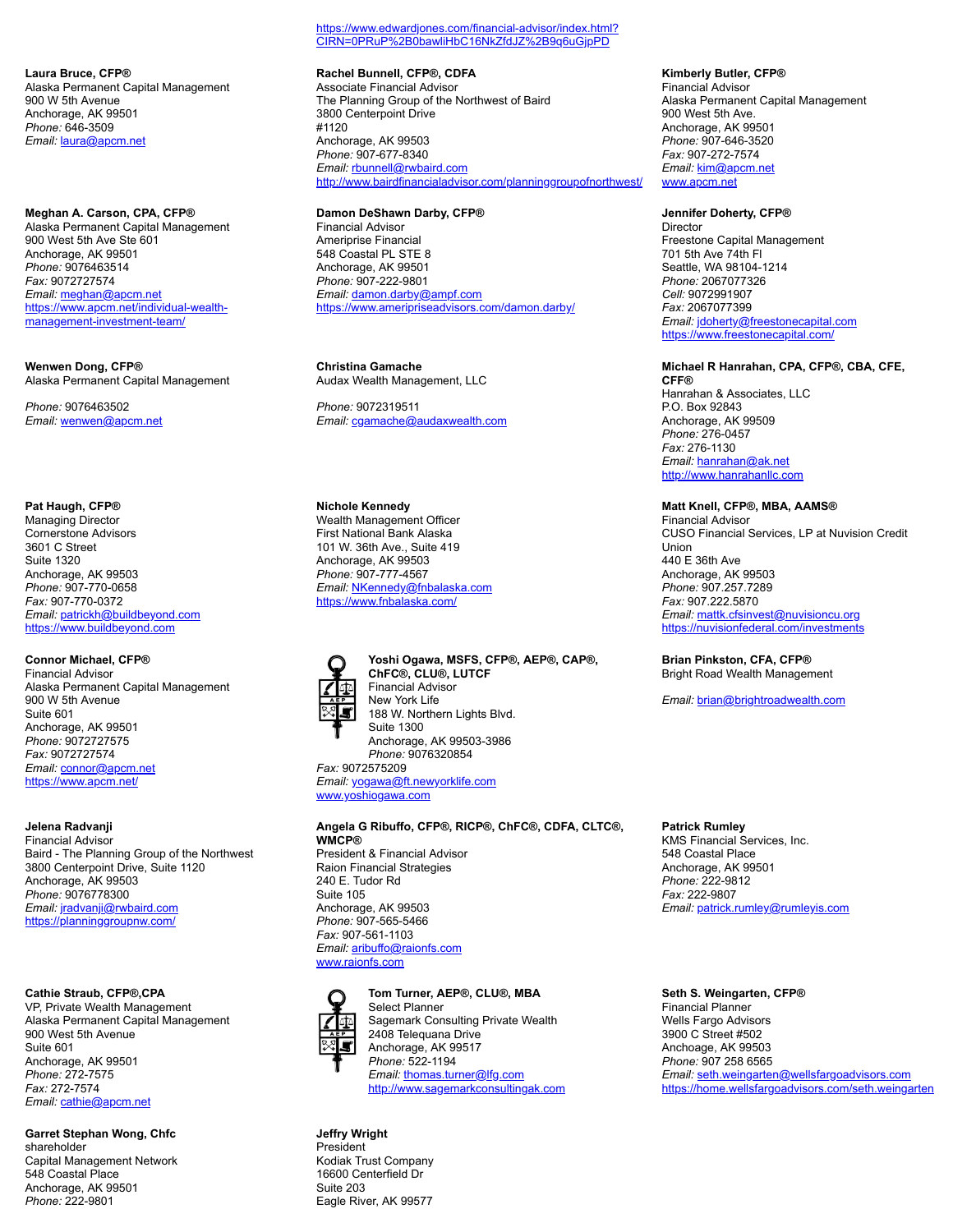#### *Fax:* 222-9803

*Email:* [garret.wong@wong-cmn.com](mailto:garret.wong@wong-cmn.com) [http://www.wong-cmn.com/new/wong](http://www.wong-cmn.com/new/wong-cmn/default.asp)cmn/default.asp

## **Funding**

#### **Laura Bruce, CFP®**

Alaska Permanent Capital Management 900 W 5th Avenue Anchorage, AK 99501 *Phone:* 646-3509 *Email:* [laura@apcm.net](mailto:laura@apcm.net)

#### **Karen Hansen, LUTCF**

owner/advisor/portfolio manager Woodbury Financial Services, Inc. 1600 A Street Suite 310 Anchorage, AK 99501 *Phone:* 272-7587 *Fax:* 272-7587 *Email:* [monylady@gci.net](mailto:monylady@gci.net) [karenhansen.net](https://www.anchorageepc.org/members/directory-print/3/nophotos/karenhansen.net)



**Yoshi Ogawa, MSFS, CFP®, AEP®, CAP®, ChFC®, CLU®, LUTCF** Financial Advisor

New York Life 188 W. Northern Lights Blvd. Suite 1300 Anchorage, AK 99503-3986 *Phone:* 9076320854

*Fax:* 9072575209 *Email:* [yogawa@ft.newyorklife.com](mailto:yogawa@ft.newyorklife.com) [www.yoshiogawa.com](https://www.anchorageepc.org/members/directory-print/3/nophotos/www.yoshiogawa.com)

### **Insurance**

#### **Shannon Clem**

Financial Services Professional Clem Financial 615 E. 82nd. Ave Ste. 104 Anchorage, AK 99518 *Phone:* 9073823318 *Cell:* 907.382.3318 *Email:* [shannon@clemfinancial.com](mailto:shannon@clemfinancial.com) [www.clemfinancial.com](https://www.anchorageepc.org/members/directory-print/3/nophotos/www.clemfinancial.com)



**Yoshi Ogawa, MSFS, CFP®, AEP®, CAP®, ChFC®, CLU®, LUTCF** Financial Advisor New York Life 188 W. Northern Lights Blvd. Suite 1300 Anchorage, AK 99503-3986 *Phone:* 9076320854

*Fax:* 9072575209 *Email:* [yogawa@ft.newyorklife.com](mailto:yogawa@ft.newyorklife.com) [www.yoshiogawa.com](https://www.anchorageepc.org/members/directory-print/3/nophotos/www.yoshiogawa.com)

*Phone:* 9073022990 *Email:* [jeff.wright@kodiaktrust.com](mailto:jeff.wright@kodiaktrust.com) [Kodiaktrust.com](https://www.anchorageepc.org/members/directory-print/3/nophotos/Kodiaktrust.com)

#### **Shannon Clem**

Financial Services Professional Clem Financial 615 E. 82nd. Ave Ste. 104 Anchorage, AK 99518 *Phone:* 9073823318 *Cell:* 907.382.3318 *Email:* [shannon@clemfinancial.com](mailto:shannon@clemfinancial.com) [www.clemfinancial.com](https://www.anchorageepc.org/members/directory-print/3/nophotos/www.clemfinancial.com)

#### **Pat Haugh, CFP®**

Managing Director Cornerstone Advisors 3601 C Street Suite 1320 Anchorage, AK 99503 *Phone:* 907-770-0658 *Fax:* 907-770-0372 *Email:* [patrickh@buildbeyond.com](mailto:patrickh@buildbeyond.com) [https://www.buildbeyond.com](https://www.buildbeyond.com/)



**Ron Trevithick, CLU®,ChFC®, AEP®, CPA, LUTCF** P.O. Box 110798 Anchorage, AK 99511-0798 *Phone:* 444-8392

#### **David Hannon, RICP®**

Financial Advisor Eagle Strategies LLC 188 W. Northern Lights Blvd. Suite #1300 Anchorage, AK 99503 *Phone:* 907-257-5205 *Fax:* 907-257-5209 *Email:* [dhannon@eaglestrategies.com](mailto:dhannon@eaglestrategies.com) [http://dhannon.net](http://dhannon.net/)

### **Jelena Radvanji**

Financial Advisor Baird - The Planning Group of the Northwest 3800 Centerpoint Drive, Suite 1120 Anchorage, AK 99503 *Phone:* 9076778300 *Email:* [jradvanji@rwbaird.com](mailto:jradvanji@rwbaird.com) <https://planninggroupnw.com/>

#### **Andy Hepola**

Senior Financial Representative Northwestern Mutual 1016 W 6th Ave, Suite 405 Anchorage, AK 99501 *Phone:* (907) 272-3509 *Fax:* (907) 891-7382 *Email:* [andrew.hepola@nm.com](mailto:andrew.hepola@nm.com) [andrewhepola.nm.com](https://www.anchorageepc.org/members/directory-print/3/nophotos/andrewhepola.nm.com)

### **Angela G Ribuffo, CFP®, RICP®, ChFC®, CDFA,**

**CLTC®, WMCP®** President & Financial Advisor Raion Financial Strategies 240 E. Tudor Rd Suite 105 Anchorage, AK 99503 *Phone:* 907-565-5466 *Fax:* 907-561-1103 *Email:* [aribuffo@raionfs.com](mailto:aribuffo@raionfs.com) [www.raionfs.com](https://www.anchorageepc.org/members/directory-print/3/nophotos/www.raionfs.com)

### **Law**

#### **Heidi Borson**

Durrell Law Group, P.C. 1400 W Benson Blvd, Ste 370 Anchorage, AK 99503 *Phone:* 258-3224 *Fax:* 258-3229 *Email:* [hborson@durrell.com](mailto:hborson@durrell.com)

**Peter Brautigam** Manley & Brautigam, P.C. 1127 W 7th Avenue Anchorage, AK 99501 *Phone:* 334-5600 *Fax:* 334-9958 *Email:* [peter@mb-lawyers.com](mailto:peter@mb-lawyers.com) **Ann M. Bruner**

Durrell Law Group, P.C. 1400 W. Benson Blvd., Ste. 370 Anchorage, AK 99503 *Phone:* 258-3224 *Fax:* 258-3229 *Email:* [abruner@durrell.com](mailto:abruner@durrell.com) [http://councils.naepc.org/Anchorage-](http://councils.naepc.org/Anchorage-AK/splashpages/bruner/bruner.htm)AK/splashpages/bruner/bruner.htm

#### **David Hannon, RICP®**

Financial Advisor Eagle Strategies LLC 188 W. Northern Lights Blvd. Suite #1300 Anchorage, AK 99503 *Phone:* 907-257-5205 *Fax:* 907-257-5209 *Email:* [dhannon@eaglestrategies.com](mailto:dhannon@eaglestrategies.com) [http://dhannon.net](http://dhannon.net/)

#### **Nichole Kennedy**

Wealth Management Officer First National Bank Alaska 101 W. 36th Ave., Suite 419 Anchorage, AK 99503 *Phone:* 907-777-4567 *Email:* [NKennedy@fnbalaska.com](mailto:NKennedy@fnbalaska.com) <https://www.fnbalaska.com/>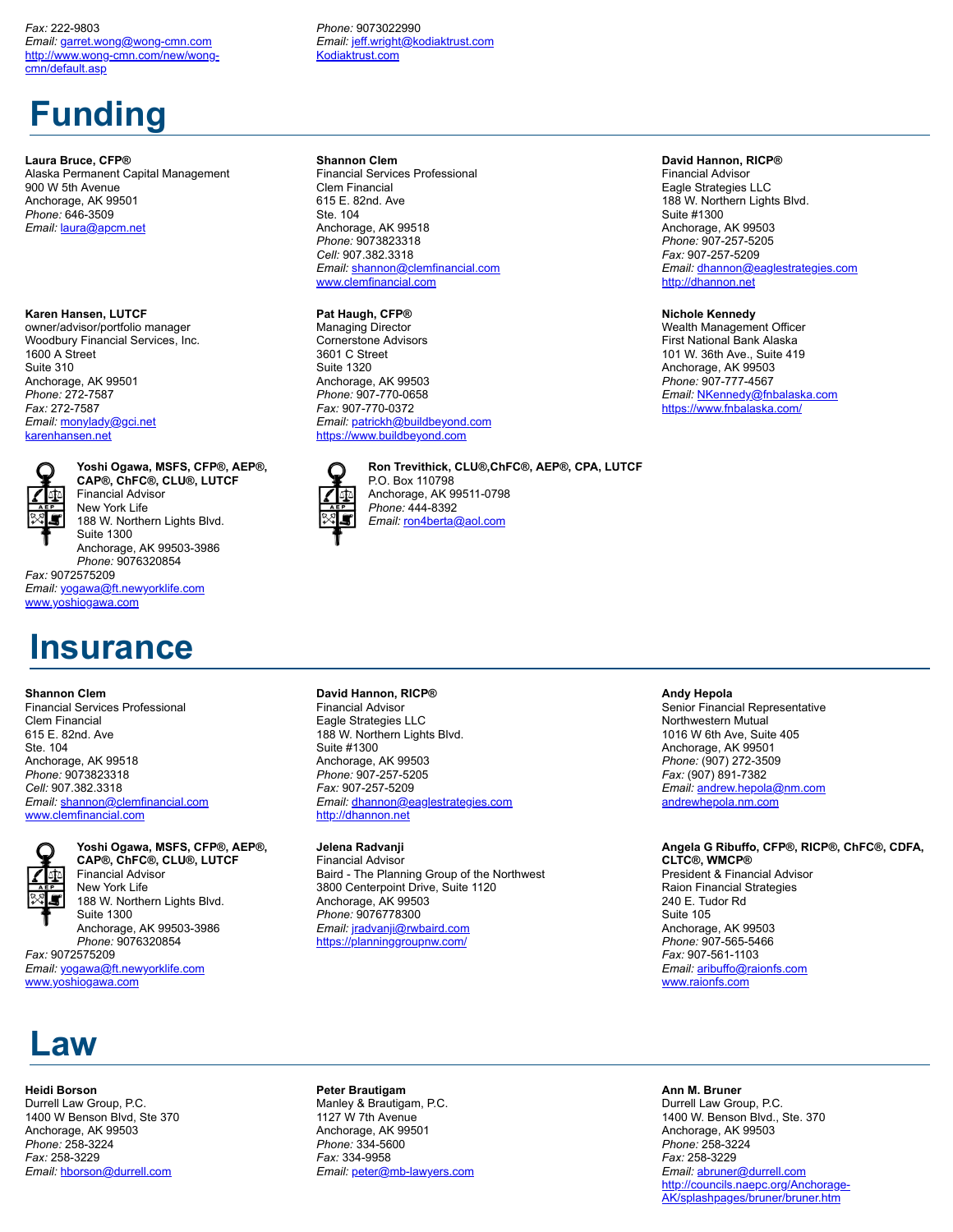**Sarah Kathryn Bryan** Legal Assistant Fireweed Law Group

*Phone:* (907) 802-1023 *Email:* [Skbryan1@gmail.com](mailto:Skbryan1@gmail.com)

#### **Brian W. Durrell**

Durrell Law Group, P.C. 1400 W. Benson Blvd., Suite 370 Anchorage, AK 99503 *Phone:* 907-258-3225 *Fax:* 907-258-3229 *Email:* [bdurrell@durrell.com](mailto:bdurrell@durrell.com) http://councils.naepc.org/Anchorage-[AK/splashpages/bdurrell/bdurrell.htm](http://councils.naepc.org/Anchorage-AK/splashpages/bdurrell/bdurrell.htm)

**Melanie Iverson-Kaufman** Attorney Foley & Pearson, P.C. 4300 B Street, Suite 400 Anchorage, AK 99503 *Phone:* (907) 522-2272 *Email:* [melanie@foleypearson.com](mailto:melanie@foleypearson.com)

**Amrit Kaur Khalsa** Law Office of Amrit Kaur Khalsa 4141 B Street, Suite 402 Anchorage, AK 99503 *Phone:* 277-1595 *Fax:* 563-0666 *Email:* [amritlaw@pobox.alaska.net](mailto:amritlaw@pobox.alaska.net)

**Christy Lee** Law Offices of Christy Lee, PC

*Phone:* 9073504948 *Email:* [clee@christyleelaw.com](mailto:clee@christyleelaw.com)

#### **William M Pearson, Attorney**

Shareholder Foley & Pearson, P.C. 4300 B Street, Suite 400 Anchorage, AK 99503 *Phone:* (907) 522-2272 *Fax:* (907) 522-6893 *Email:* [bill@foleypearson.com](mailto:bill@foleypearson.com) [http://www.foleyfoley.com](http://www.foleyfoley.com/)

**Amy H. Robinson, JD** Owner Fireweed Law Group Anchorage, AK *Phone:* (907) 331-0455 *Email:* [amy@fireweedlaw.com](mailto:amy@fireweedlaw.com) [Fireweedlaw.com](https://www.anchorageepc.org/members/directory-print/3/nophotos/Fireweedlaw.com)

#### **David Shaftel**

Shaftel Delman, LLC 1029 West 3rd Ave, Ste 600 Anchorage, AK 99501 *Phone:* 276-6105 *Fax:* 278-6015 *Email:* [dshaftel@shaftellaw.com](mailto:dshaftel@shaftellaw.com) [http://www.shaftellaw.com](http://www.shaftellaw.com/)

## **Unspecified**

**Kristine Casteel** Peak Trust Company

**Casey Carruth-Hinchey Attorney** Shaftel Delman, LLC 1029 W 3rd Ave, Ste 600 Anchorage, AK 99501 *Phone:* 907-276-6015 *Fax:* 907-278-6015 *Email:* [casey@shaftellaw.com](mailto:casey@shaftellaw.com) [www.shaftellaw.com](https://www.anchorageepc.org/members/directory-print/3/nophotos/www.shaftellaw.com)

**Alexandra Foote-Jones** Durrell Law Group, P.C. AK *Phone:* 258-3224 *Fax:* 258-3229 *Email:* [afootejones@durrell.com](mailto:afootejones@durrell.com)

**Janella Kamai** Manley & Brautigam, P.C. 1127 W. 7th Avenue Anchorage, AK 99501 *Phone:* (907) 334-5600 *Fax:* (907) 334-9958 *Email:* [janella@mb-lawyers.com](mailto:janella@mb-lawyers.com) [www.mb-lawyers.com](https://www.anchorageepc.org/members/directory-print/3/nophotos/www.mb-lawyers.com)

#### **Kenneth Kirk** Attorney

Kenneth Kirk, P.C. 3401 Denali Street #203 Anchorage, AK 99503 *Phone:* 9072791659 *Fax:* 9072784119 *Email:* [kenneth@kirkalaska.com](mailto:kenneth@kirkalaska.com) [http://kirkalaska.com](http://kirkalaska.com/)

#### **Lea McKenna, JD**

Attorney Durrell Law Group, P.C. 1400 W. Benson Blvd. Ste 370 Anchorage, 99503 *Phone:* 907-258-3224 *Email:* [lmckenna@durrell.com](mailto:lmckenna@durrell.com) [www.durrell.com](https://www.anchorageepc.org/members/directory-print/3/nophotos/www.durrell.com)

#### **Bradley R. Quisenberry**

Attorney Anchorage Estate Planning and Probate Services, LLC 800 East Dimond Blvd. Suite 3-396 Anchorage, AK 99515 *Phone:* 907-223-1148 *Email:* [Brad@AnchorageEstatePlanning.com](mailto:Brad@AnchorageEstatePlanning.com) [www.AnchorageEstatePlanning.com](https://www.anchorageepc.org/members/directory-print/3/nophotos/www.AnchorageEstatePlanning.com)

**Mike Schroeder** Durrell Law Group, P.C. 1400 West Benson Blvd., Ste 370 Anchorage, AK 99503 *Phone:* 907-258-3224 *Email:* [mschroeder@durrell.com](mailto:mschroeder@durrell.com) [www.durrell.com](https://www.anchorageepc.org/members/directory-print/3/nophotos/www.durrell.com)

**Jamie Delman** Attorney Shaftel Delman, LLC 1029 W 3rd Ave, Ste 600 Anchorage, AK 99501 *Phone:* 907-276-6015 *Fax:* 907-278-6015 *Email:* [jdelman@shaftellaw.com](mailto:jdelman@shaftellaw.com) [www.shaftellaw.com](https://www.anchorageepc.org/members/directory-print/3/nophotos/www.shaftellaw.com)

#### **Louis P. Grasso, J.D.**

O'Connor Law LLC 3601 C Street Suite 260 Anchorage, AK 99503 *Phone:* 9072224922 *Fax:* 9072224922 *Email:* [lgras004@hotmail.com](mailto:lgras004@hotmail.com) [www.alaskatrustlaw.com](https://www.anchorageepc.org/members/directory-print/3/nophotos/www.alaskatrustlaw.com)

#### **Karl A. Kaufman, J.D., LL.M.**

Attorney Landye Bennett Blumstein LLP 701 W. 8th Ave. STE 1100 Anchorage, AK *Phone:* 907-276-5152 *Email:* [karlk@lbblawyers.com](mailto:karlk@lbblawyers.com) [https://lbblawyers.com](https://lbblawyers.com/)

**Christopher Lauer** Manley & Brautigam, P.C.

*Email:* [chrisl@mb-lawyers.com](mailto:chrisl@mb-lawyers.com)

#### **Abigail O'Connor**

**Owner** O'Connor Law 3301 C Street, Suite 207 Anchorage, AK 99503 *Phone:* 907.795.9050 *Email:* [abigail@alaskatrustlaw.com](mailto:abigail@alaskatrustlaw.com) [www.alaskatrustlaw.com](https://www.anchorageepc.org/members/directory-print/3/nophotos/www.alaskatrustlaw.com)

#### **Chelsea Ray Riekkola**

Associate Foley, Foley & Pearson, P.C. 4300 B Street, Suite 400 Anchorage, AK 99503 *Phone:* 907-522-2272 *Fax:* 907-522-6893 *Email:* [Chelsea@FoleyFoley.com](mailto:Chelsea@FoleyFoley.com) [http://foleyfoley.com](http://foleyfoley.com/)

#### **Charles Schuetze**

Manley & Brautigam, P.C. 1127 West 7th Avenue Anchorage, AK 99501 *Phone:* 907-334-5600 *Fax:* 907-344-9958 *Email:* [chuck@mb-lawyers.com](mailto:chuck@mb-lawyers.com) [http://www.mb-lawyers.com](http://www.mb-lawyers.com/)

**Melissa Fouse Owner**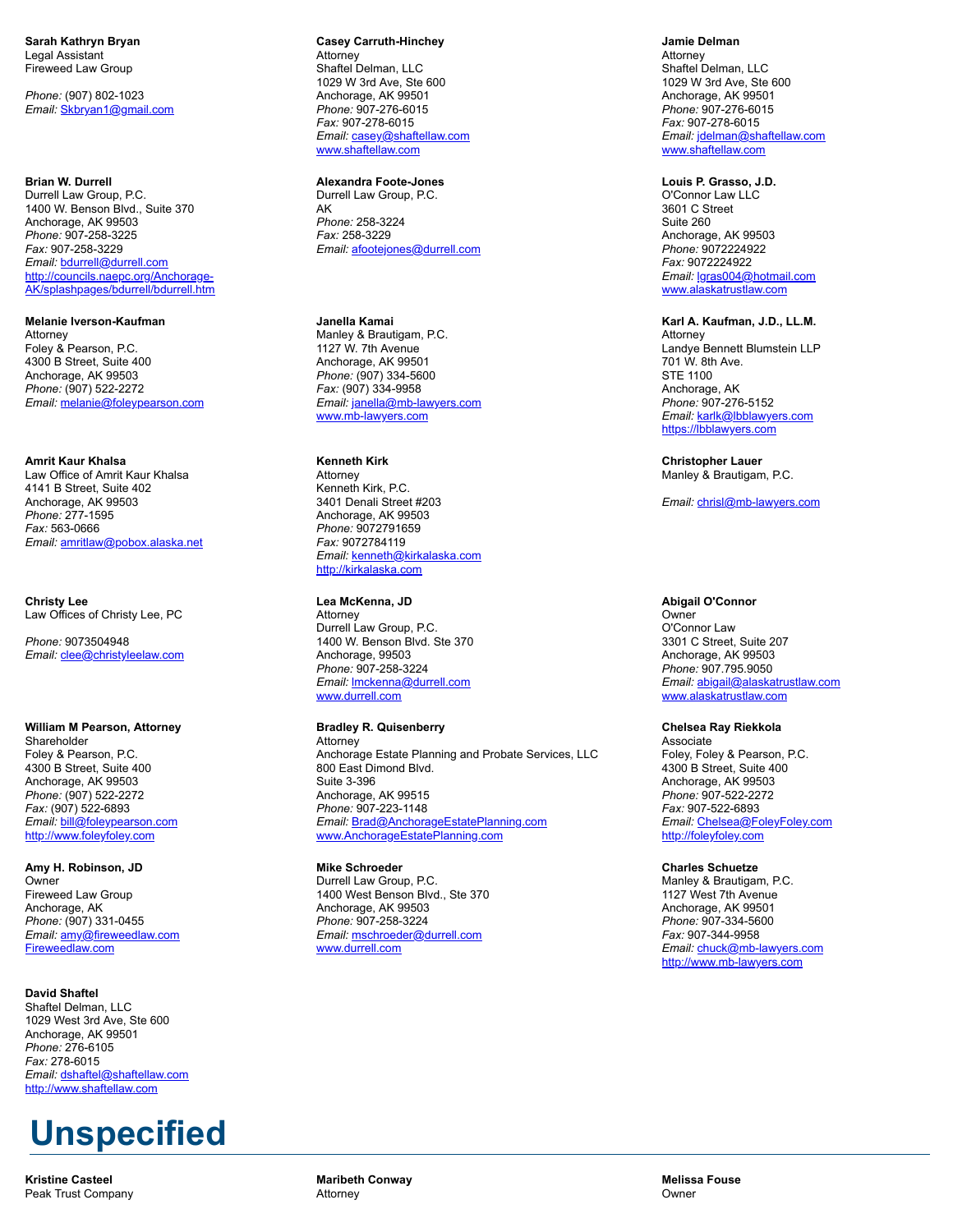3000 A Street, Suite 200 Anchorage, AK 99503 *Email:* [kcasteel@peaktrust.com](mailto:kcasteel@peaktrust.com)

**Daniel Grondahl, CIPM** Peak Trust Company

**Christian Muntean, CEPA** President Vantage Consulting 6921 BRAYTON DR STE 204 ANCHORAGE, AK 995075601 *Phone:* 9075227200 *Email:* [christian@christianmuntean.com](mailto:christian@christianmuntean.com) [www.christianmuntean.com](https://www.anchorageepc.org/members/directory-print/3/nophotos/www.christianmuntean.com)

## **Philanthropy**

**Anne E. Garrett, CFRE**

Comprehensive Campaign Director Alaska Public Media 3877 University Drive Anchorage, AK 99508-4676 *Phone:* 907-550-8494 *Cell:* 907-223-4882 *Email:* [agarrett@alaskapublic.org](mailto:agarrett@alaskapublic.org) [www.alaskapublic.org](https://www.anchorageepc.org/members/directory-print/3/nophotos/www.alaskapublic.org)

#### **Harry W. Need IV, MPA, CFRE**

Senior Director of Philanthropic Services University of Alaska Foundation 1815 Bragaw St Suite 203 Anchorage, AK 99508 *Phone:* 907-786-4840 *Fax:* 907-786-1369 *Email:* [hwneed@alaska.edu](mailto:hwneed@alaska.edu) [www.alaska.edu/foundation/](https://www.anchorageepc.org/members/directory-print/3/nophotos/www.alaska.edu/foundation/)

**Seth S. Weingarten, CFP®** Financial Planner Wells Fargo Advisors 3900 C Street #502 Anchoage, AK 99503 *Phone:* 907 258 6565 *Email:* [seth.weingarten@wellsfargoadvisors.com](mailto:seth.weingarten@wellsfargoadvisors.com) <https://home.wellsfargoadvisors.com/seth.weingarten>

## **Trust Professional**

#### **Matthew Blattmachr, CFP®**

President & CEO Peak Trust Company 3000 A Street, Suite 200 Suite 200 Anchorage, AK 99503 *Phone:* 907-278-6775 *Fax:* 907-258-1649 *Email:* [mblattmachr@peaktrust.com](mailto:mblattmachr@peaktrust.com) [http://www.peaktrust.com](http://www.peaktrust.com/)

#### **Duke Kahumoku**

Trust Officer Kodiak Trust Company 16600 Centerfield Dr Ste 203 Eagle River, AK 99577 *Phone:* 907-302-2990 *Email:* [duke.kahumoku@kodiaktrust.com](mailto:duke.kahumoku@kodiaktrust.com) Manley & Brautigam, P.C. 1127 W 7th Avenue Anchorage, AK 99501 *Phone:* 907-334-5600 *Fax:* 907-334-9958 *Email:* [maribeth@mb-lawyers.com](mailto:maribeth@mb-lawyers.com) <http://www.mb-lawyers.com/>

**Michelle LeBeau** Anchorage Park Foundation

*Phone:* 907-249-6650 *Email:* [michelle@anchorageparkfoundation.org](mailto:michelle@anchorageparkfoundation.org)

**Adrian Raymond** Financial Planner Edward Jones 1007 W 3rd Ave Suite 302 Anchorage, AK 99501 *Phone:* 907-274-3263 *Fax:* 855-379-0909 *Email:* [adrian.raymond@edwardjones.com](mailto:adrian.raymond@edwardjones.com) <http://www.edwardjones.com/adrian-raymond>

**Cynthia Libby, MBA, CFRE** Director of Operations Providence Alaska Foundation PO Box 196604 Anchorage, AK 99519 *Phone:* 907-212-2609 *Fax:* 907-212-3048 *Email:* [cynthia.libby@providence.org](mailto:cynthia.libby@providence.org) <http://alaska.providence.org/giving/>



**Yoshi Ogawa, MSFS, CFP®, AEP®, CAP®, ChFC®, CLU®, LUTCF** Financial Advisor New York Life 188 W. Northern Lights Blvd. Suite 1300 Anchorage, AK 99503-3986 *Phone:* 9076320854

*Fax:* 9072575209 *Email:* [yogawa@ft.newyorklife.com](mailto:yogawa@ft.newyorklife.com) [www.yoshiogawa.com](https://www.anchorageepc.org/members/directory-print/3/nophotos/www.yoshiogawa.com)

Melissa Fouse Appraisals 3021 Lois Drive Suite 204 Anchorage, AK 99517 *Phone:* 907 744 5100 *Email:* [melissafouse@mac.com](mailto:melissafouse@mac.com) [melissafouseappraisals.com](https://www.anchorageepc.org/members/directory-print/3/nophotos/melissafouseappraisals.com)

#### **Rebecca Martin, CPA**

Rebecca L. Martin, CPA 430 West 7th Avenue, Suite 100 Anchorage, AK 99501 *Phone:* 907-341-3750 *Email:* [rmartin@ak-estate-cpa.com](mailto:rmartin@ak-estate-cpa.com) [www.ak-estate-cpa.com](https://www.anchorageepc.org/members/directory-print/3/nophotos/www.ak-estate-cpa.com)

#### **David Rohlfing**

Shaftel Delman, LLC 1029 W 3rd Ave, Suite 600 Anchorage, 99501 *Phone:* 907-276-6015 *Fax:* 907-278-6015 *Email:* [drohlfing@shaftellaw.com](mailto:drohlfing@shaftellaw.com) [www.shaftellaw.com](https://www.anchorageepc.org/members/directory-print/3/nophotos/www.shaftellaw.com)

#### **Elizabeth Miller, CFRE**

Vice President Development & Communications The Alaska Community Foundation 3201 C Street, Suite 110 Anchorage, AK 99503 *Phone:* 9072496611 *Email:* [emiller@alaskacf.org](mailto:emiller@alaskacf.org) [www.alaskacf.org](https://www.anchorageepc.org/members/directory-print/3/nophotos/www.alaskacf.org)

#### **Cassandra Stalzer, APR, CAP®**

Vice President of Philanthropy United Way of Anchorage 701 w 8th Ave Suite 230 Anchorage, AK 99501 *Phone:* 9072633829 *Cell:* 9072239908 *Email:* [Cstalzer@ak.org](mailto:Cstalzer@ak.org) [Www.liveunitedanc.org](https://www.anchorageepc.org/members/directory-print/3/nophotos/Www.liveunitedanc.org)

**Amber Gunn, CTFA**

Trust Officer Peak Trust Company 3000 A Street Suite 200 Anchorage, AK 99503 *Phone:* 9072786775 *Email:* [agunn@peaktrust.com](mailto:agunn@peaktrust.com) [www.peaktrust.com](https://www.anchorageepc.org/members/directory-print/3/nophotos/www.peaktrust.com)

**Nichole Kennedy**

Wealth Management Officer First National Bank Alaska 101 W. 36th Ave., Suite 419 Anchorage, AK 99503 *Phone:* 907-777-4567

#### **Pat Haugh, CFP®**

Managing Director Cornerstone Advisors 3601 C Street Suite 1320 Anchorage, AK 99503 *Phone:* 907-770-0658 *Fax:* 907-770-0372 *Email:* [patrickh@buildbeyond.com](mailto:patrickh@buildbeyond.com) [https://www.buildbeyond.com](https://www.buildbeyond.com/)

**Jamie Rowley, CTFA** Trust Officer Peak Trust Company

*Email:* [jrowley@peaktrust.com](mailto:jrowley@peaktrust.com)